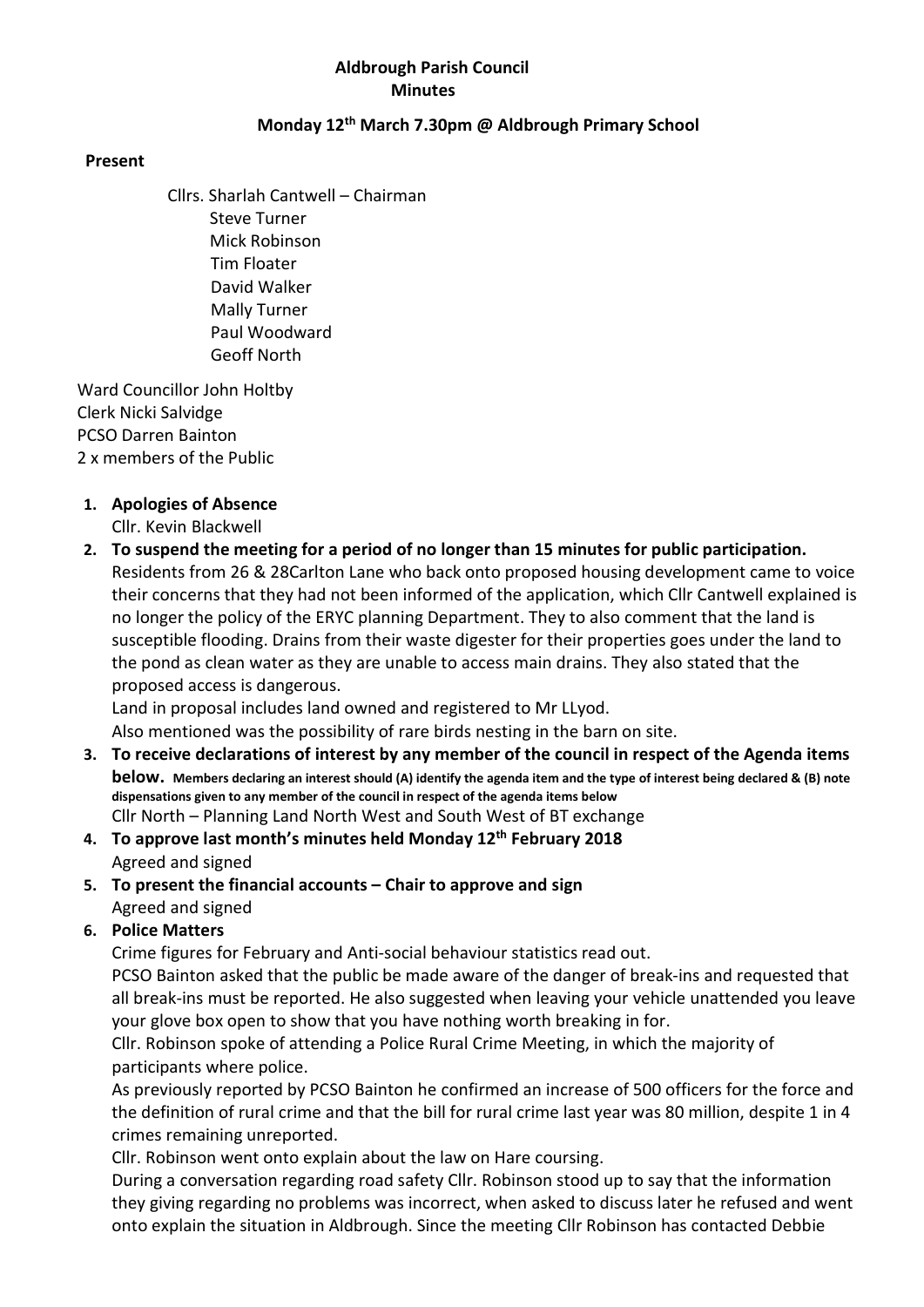Fagan PA to Kevin Lambert sending e mails of all he has done so far and they have asked to attend a meeting.

Cllr. Robinson To invite Keith Hunter and Kevin Lambert to the April Meeting. Councillors to attend at 7pm to gather relevant questions.

Cllr Robinson also requested reinstating the Police meeting previously run by Inspector Coultard. Other road safety issues mentioned including parking on North Street, Parting on Hornsea Road creeping down Castle Hill.

Cllr Walker very concerned over the access onto Queensmead from the new housing development on the Elm Tree Site and asked C Cllr Holtby if planning officers ever visited during school leaving time or if they did desk top surveys.

Further funding for ANPR Cameras may also become available through wind farm funding, there is just one road in the mid Holderness area currently not covered by a camera.

Cllrs. Floater and Robinson asked why they cannot have speed camera signs without having cameras as they feel they work effectively.

Cllr Floater spoke of unmarked police cars PCSO Bainton confirmed there use on A1033. Cllr Robinson confirmed that the village hall would be looking at funding a speed camera. He explained to Cllr Holtby the letter received from PC Carlisle.

It was agreed that when results come in from recent survey we can move on from there.

# 7. Matters arising – Chair to receive updates on 'Resolves

Footbridge Garton Lane – awaiting dryer weather to get equipment to site Poorfields – all cheques out now, any applications received will now be for next year's payment Allotments – update on hedges still same people outstanding on payments. Clerk to contact Cllr S Turner to sort out.

Planning meeting – Tickton always full, trying Walkington looking at beginning of April Request for 40mph along Garton Lane – Crossmere Farm and horse signs, ERYC cannot extend 40mph as it is a buffer zone for the 30mph, moving it would devalue the existing 40mph. Highways looking into placing Horse signs.

# 8. Planning Applications

Phone Mast – passed see further details below.

Proposed housing development on land near Telephone Exchange by Nick Young. Cllr Holtby explained that if it was within the local development plan building line it would be very difficult to stop likewise if it is out of the line it would be difficult to pass.

Mr Lloyd concerned that some of the gardens shown are actually on his land despite obvious boundary, again concern over the digester and drains from his property, however should the developer wish to provide no's 26 & 28 with main drains at their own expense he would accept that. And also that the visual impact on his bungalow would be great.

Concerns regarding the planning application highlighted as:

The lands current use is that of a horse field not derelict land as stated in the application.

The only entrance is a farm gate off Hornsea Road near to the BT sub station with no dropped curb or vehicle access.

Pond shown on plans not where it is currently.

Visual impact from the Main Road will be of back gardens and will therefore greatly affect this. Arboretal report not accurate and no report on nature conservation included it was suggested this be checked as it is thought to be a site for rare birds and animal including newts.

Serious concern over the access onto the road.

Cllr. Woodward stated that the issues already with traffic at the Carlton Lane junction justifies that no development should take place.

Cllr. S Turner said that we must look at this more positively and work with the developers to create a positive development for the village, therefore a list of positive proposals was agreed. Reduce the density of the proposed housing.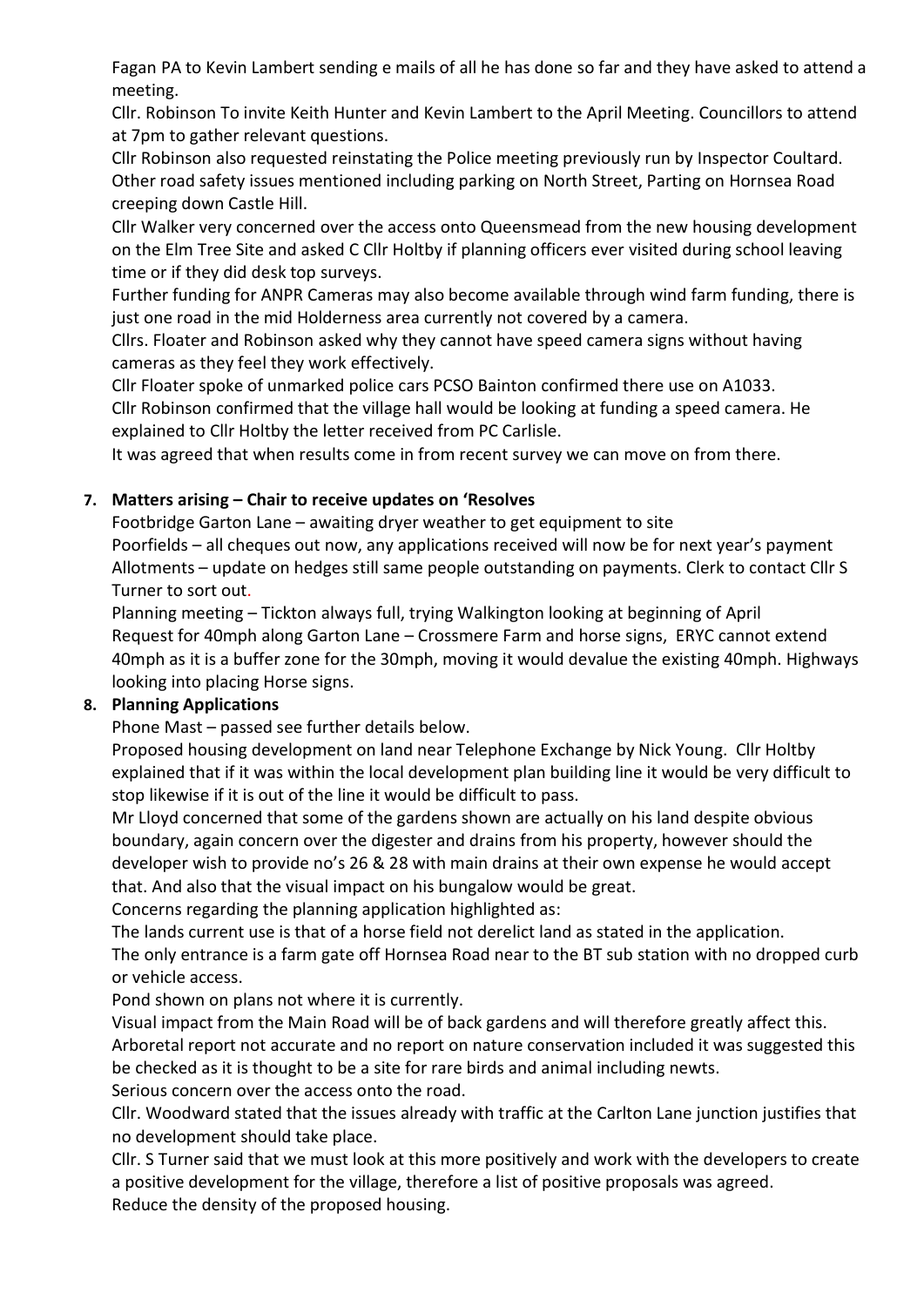Road access needs to be re assessed to allow safe entry/ exit onto the main road, suggested options. One access only, to come out opposite North Street, possible mini roundabout and pedestrian access to the south of the site with pedestrian crossing.

Clerk to check to see if land is within LDP.

Cllr Holtby offered his help with any planning issue.

# 9.00pm Cllr Holtby and Mr Lloyd left

#### 9. Correspondence

Peter Hirchfield – invite to meeting 17<sup>th</sup> March at Aldbrough Village Hall Local Homes for Local People

Clerk to discuss with Cllr Woodward -New Data regulations- news coming in everyday about how to undertake the legal requirements for the new law coming into place on 28<sup>th</sup> May 2018. National association of local councils looking into ways in which the clerk can become the designated data protection officer, otherwise an external source may be need to be employed, all very vague at the moment but notices are coming out almost daily.

Request for donation from HART £150 proposed and agreed.

## Phone Mast –

Parish Council solicitor on holiday this week awaiting new lease to be drawn up by Shared Access. E mail sent by clerk to solicitor following recent talks with Parish Council.

The Parish Council would like it to be known to Shared Access that they are really very unhappy regarding the charity valuation and all who attended the initial meeting and have read subsequent information, have not seen or heard it mentioned, or that there was a cost implication, that would be a possible deal breaker. Also that during a conversation with Mr Robinson he said that 10% £3000 was an adequate payment, but that be was pushed to ask for £5000. Nor where they aware that the PC would have to share the premium, as this could never of been agreed due to restrictions in the deed. The money whist paid to the Parish Council would only be used under the trust deed for the recreation ground.

They are also very confused as to problems with the electric supply and how Mr Robinson has said that SSE have said no to moving the electric supply and how this has come up within 24 hours of our phone call.

The options suggested in the e mail by Agata Option 2, was never the original plan as again nobody was aware of this payment to the Village Hall until our call on 27th February 2018 also the Parish Council has never been in the position to pay this from the premium payment due to restrictions within the deeds.

The feeling of the Parish Council is one of that they have no choice open to them, other than Shared Access will have to pay the £5000 from their account and give the remaining to the Parish Council to use under the trust deed. They are also very concerned that other payments may "pop up" that they are expected to pay out for. This has already caused some bad feeling between groups within the village.

So if you can let shared access know that whilst not a unanimous decision the Councillors have begrudgingly agreed to the easement payment providing it is made by them from the £30000 prior to any payment to be paid to the Parish Council, if you agree that this is all above board and permissible under the trust deed. And that there will be no more surprise costs, that all future payments other than those we have been made aware of will be covered by Shared Access.